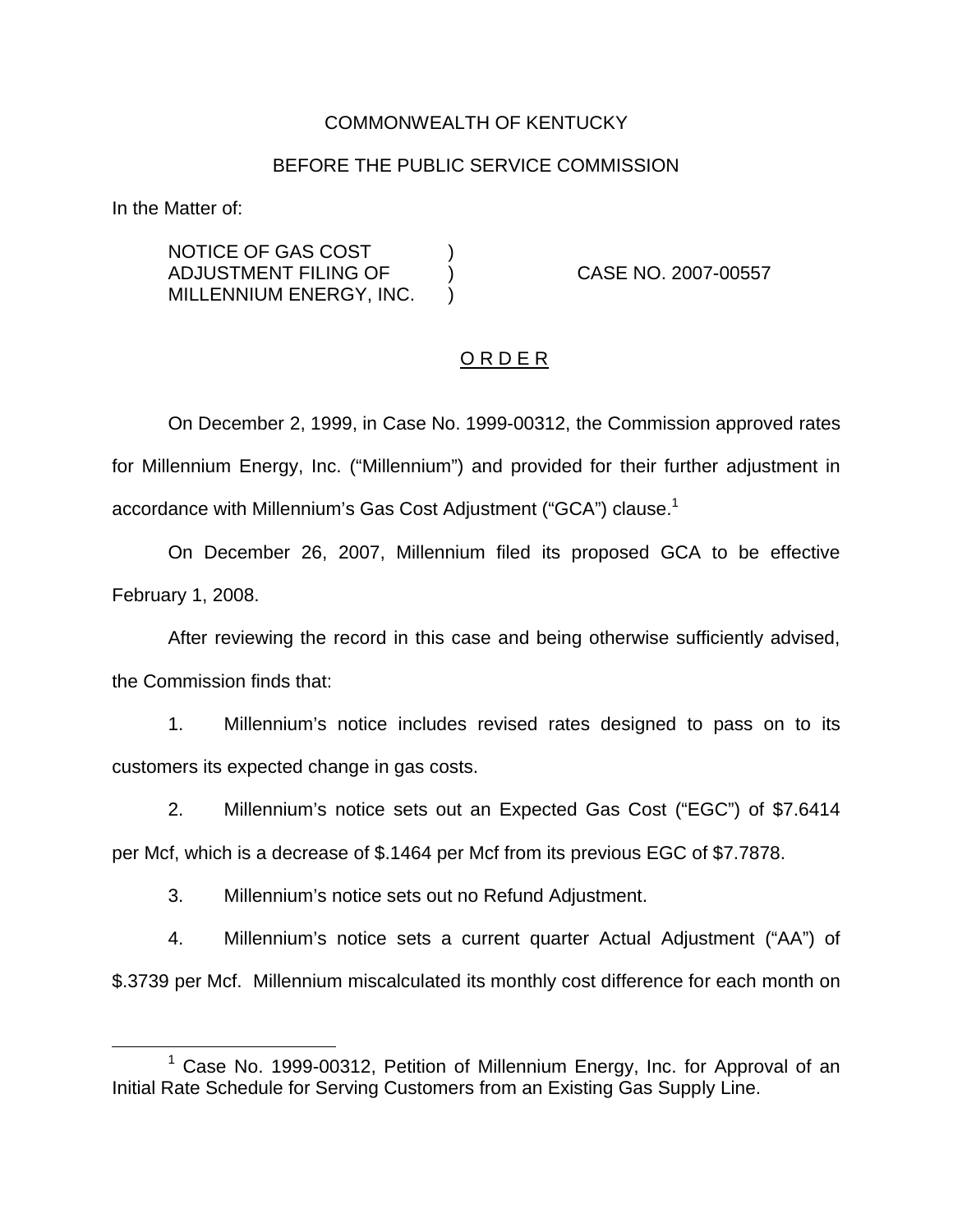Schedule IV. Correcting for this error produces a current quarter AA of \$.1857. Millennium's total AA is (\$1.1683) per Mcf, which is \$.2414 per Mcf more than the previous total AA.

5. Millennium's notice sets out a current quarter Balance Adjustment ("BA") of \$.0072 per Mcf. Millennium's total BA is \$.0109 per Mcf, which is \$.0296 per Mcf more than the previous total BA.

6. Millennium's Gas Cost Recovery Rate is \$6.484 per Mcf, which is \$.1246 per Mcf more than the previous rate of \$6.3594.

7. The rates in the Appendix to this Order are fair, just, and reasonable, and should be approved for service rendered by Millennium on and after February 1, 2008.

IT IS THEREFORE ORDERED that:

1. Millennium's proposed rates are denied.

2. The rates in the Appendix to this Order are approved for service rendered on and after February 1, 2008.

3. Within 20 days of the date of this Order, Millennium shall file with this Commission its revised tariffs setting out the rates authorized herein.

Done at Frankfort, Kentucky, this 31<sup>st</sup> day of January, 2008.

By the Commission

ATTEST:



**Executive Director**